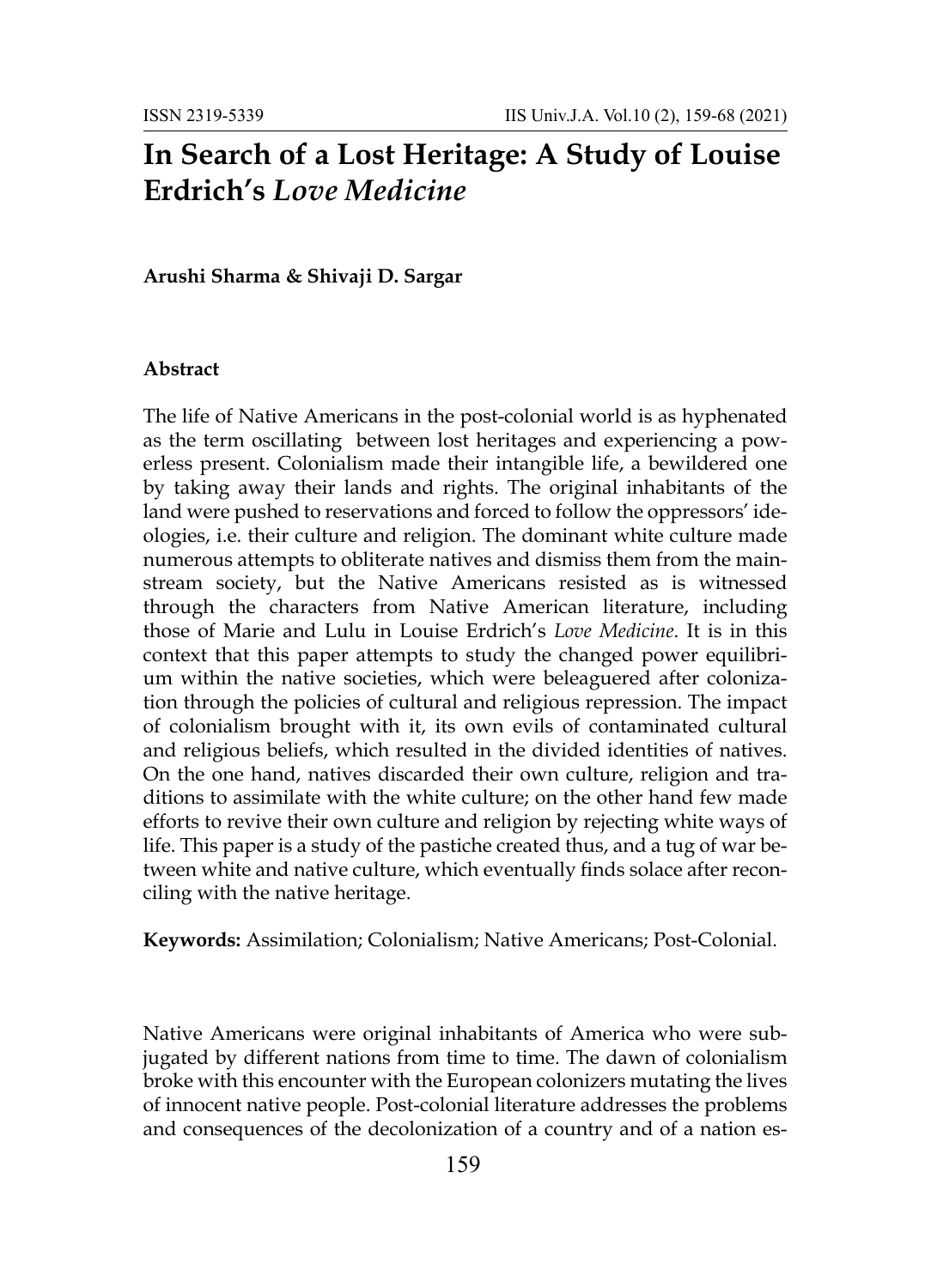### IIS Univ.J.A. Vol.10 (2), 159-68 (2021)

pecially the political and cultural independence of formerly subjugated colonial people. It is a body of literary writings that responds to the intellectual discourse of European colonization in Asia, Africa, Middle East, the Pacific and elsewhere. This implies that it mainly deals with the Third World nations. But George Manuel coined the term "Fourth World," which refers to the widely unknown nations of indigenous peoples, i.e., "First Nations" living within or across national state boundaries. The situation of Native Americans pushed them in the category of Fourth World as they have not achieved independent nationhood status.

Robert J.C. Young in 'Postcolonialism-A Very Short Introduction' does not recognize post colonial theory to be a scientific theory. He argues: "It comprises instead a related set of perspectives, which are juxtaposed against one another, on occasion contradictorily." He elaborates that it problematizes concerns related to the place of women, of progression, of ecology, of equal opportunity and several other socially relevant aspects of life. Young sums up thus, "… post colonialism seeks to intervene, to force its alternative knowledges into the power structures of the west as well as the non-west. It seeks to change the way people think, the way they behave, to produce a more just and equitable relation between different peoples of the world." (Young 2003:6-7)

Young succinctly sums up the struggles of the Fourth World Nations through this perspective on Postcolonialism and so to study the Native Americans in this light would be worthwhile.The experience of settler colonialism was characterised by landlessness and dispossession and as Young opines, "historically it was most difficult to resolve."(Young 2003: 49) He draws attention to the universality of this experience across lands, "The struggle for 'native title' has also been a major concern for Native Americans in North America, for aboriginals in India and the dispossessed farmers in Zimbabwe who have campaigned for the basic land rights embodied in Abuja Declaration, while dispossession from family land and the claim for the right of return represents the central issue in Palestine." (Young 2003: 49)

### **Fourth World Literature and Louise Erdrich**

Fourth World consists of the various indigenous civilizations around the world that have not been acknowledged sufficiently. Louise Erdrich through her works encompasses the sufferings of the Native Americans at the hands of Whites. Even today natives are not fully sovereign and are subject to what have been termed as "domestic dependent nation"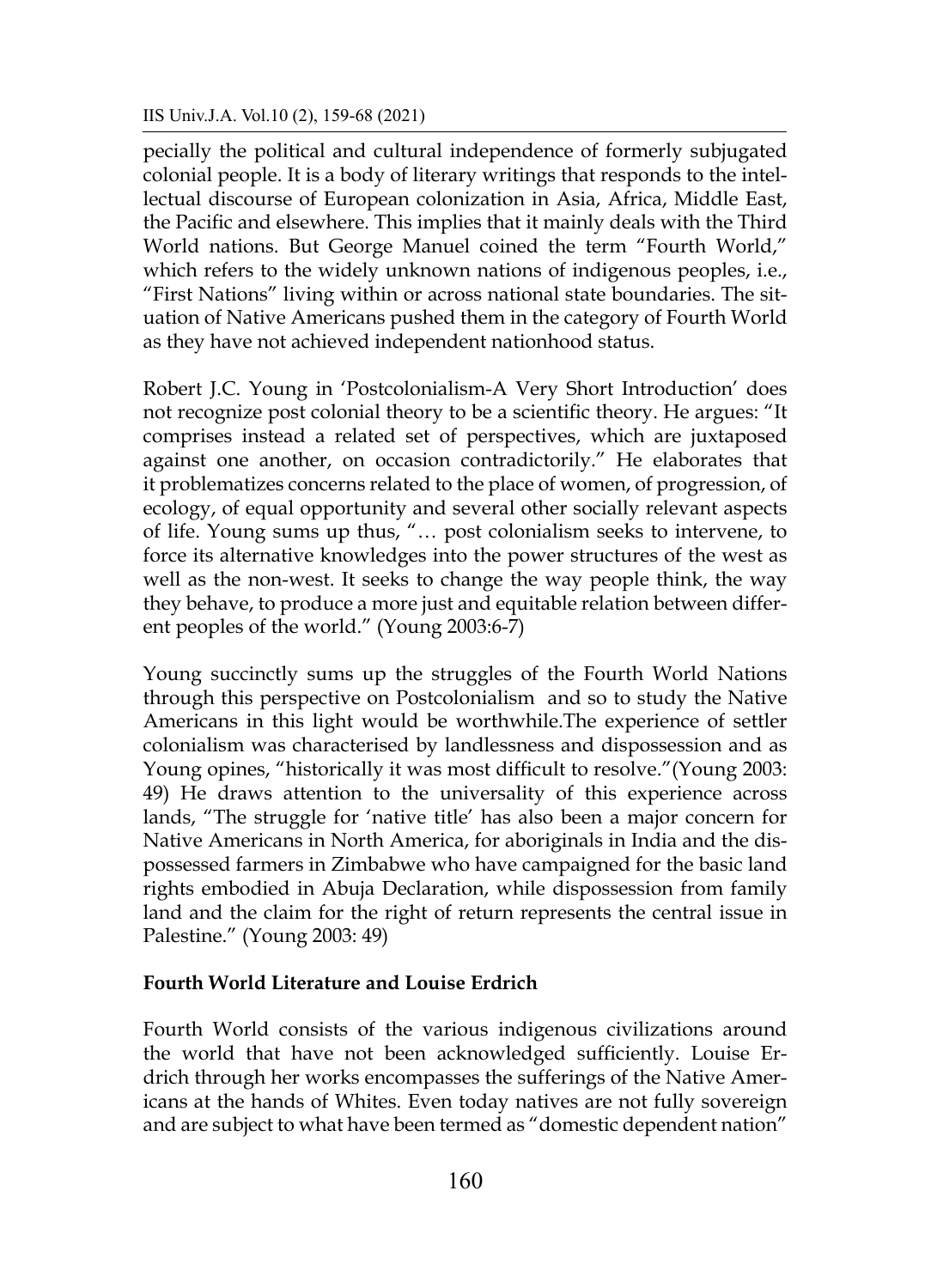status. That is precisely the reason Native American writing is strait jacketed as Fourth World Literature and not post-colonial writing.

Louise Erdrich is a prolific writer with a huge body of fiction and non-fiction to her credit. The text that is chosen for analysis in this paper is titled Love Medicine (1984). As the title suggests, it harks back to the native traditions of creating a panacea for the ills of the world that is dictated by the whims and fancies of the whites. All through the text, the clash between the old and the new is brought about by Erdrich. The adherence to Native American stream of thought is represented throughout the text with the help of the strong female character, Lulu. Juxtaposed against Lulu is the character of Marie who has her own trials and tribulations, which are part of her process of acceptance and denial of the native traditions in preference of the culture, brought in by the white colonizers.

# *Love Medicine* **(1984): A Brief Background**

Love Medicine is the first novel by Louise Erdrich, published in 1984, through which she has captured the Red Indian's worldview and portrayed its diversity. The novel is based on the timeline between 1934 and 1984 and each character's life is carved well through various chapters that dovetail into each other to create a solid worldview of the conflict and acceptance of either the native ways as seen in Lulu or through constant struggle as etched through the life of Marie.

The novel analyses the complex interrelationships of five families i.e., the Kashpaws, the Lazarres, the Lamartines, the Morrisseys, and Lulu Nanapush's extended family and also accounts fifty years in the lives of three generations of these genealogies and their relationship with the white-Americans. The disputes and experiences of these characters, on and off the reservation throughout the novel, are analysed. A minute analysis of the narrative reveals the struggle between two diverse cultures with their set of spiritual and religious problems, lives of Native American families suffering the effect of various treaties and policies, poverty and the problem of alcoholism, introduced by whites.

In the novel, native characters are living on the cusp of cultural behaviour and religious spheres, negotiating the yearning to adapt themselves to Euro-American ethos subjected on development, personal contentment, Christianity etc., and at the same time displaying an ethnic attraction towards tribalism, Shamanism, the mythical tradition of their ancestors and indigenous ceremonial life.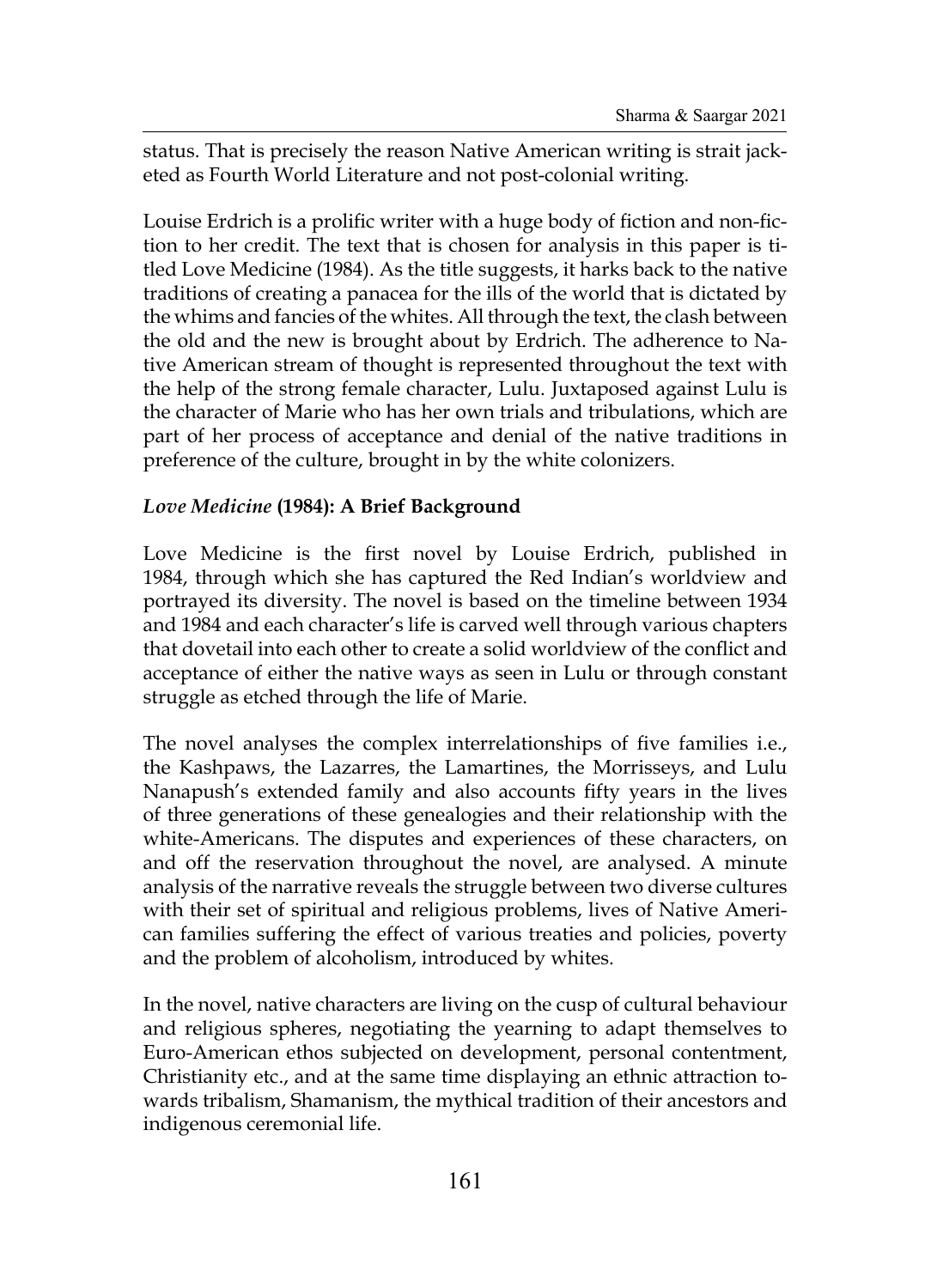## **Marie and Lulu-A Study in Contrasts**

Marie and Lulu are strong female protagonists in the novel Love Medicinewho represent Native American women power. They displayresistance to colonial powers and situations in their own unique ways. While Lulu believes in complete adherence to her native roots, Marie wavers between two opposite poles i.e., Christianity and Shamanic. Marie feels divided, because of social strictures in which she wants to 'fit in', whereas Lulu feels complete in her 'self' but she is a victim of social and political rules and regulations, which divide her life and being into two. Stuart Hall and Paul du Gay in Questions of Cultural Identity write about Identity in the following words:

"…actually identities are about questions of using the resources of history, language and culture in the process of becoming rather than being: not 'who we are' or 'where wecame from', so much as what we might become, how we have been represented and how that bears on how we might represent ourselves. Identities are therefore constituted within, not outside representation. They arise from the narrativization of the self, but the necessarily fictional nature of this process in no way undermines its discursive, material or political effectivity, even if the belongingness, the 'suturing into the story' through which identities arise is, partly, in the imaginary (as well as the symbolic) and therefore, always, partly constructed in fantasy, or at least within a fantasmatic field."(Stuart Hall and Paul du Gay p.4)

Marie is the narrator of the second chapter "Saint Marie" of the novel in which she provides an account of her life, a struggle from Marie Lazarre to become Marie Kashpaw in her urge for power. Marie is a mixed blood as her father was a white and mother was an Indian. To show her state of pull towards her Native and White heritage, her growth can be categorized into three phases: 'her stay in the Convent', 'her marriage to Nector Kashpaw' and the responsibilities bestowed by motherhood. The negotiations of Marie are charted deftly by Erdrich. Her journey is to redefine her identity and to be empowered which is an important part of the novel.

Frantz Fanon opines, "internalization of the dominant standards usually leads to...rejection of their heritage and identity" (Fanon 146). This holds true, especially in the case of Marie who goes through a journey of self-actualization which is charted here. Marie's quest to find her 'self' is divided into three phases as discussed by Franz Fanon in The Wretched of the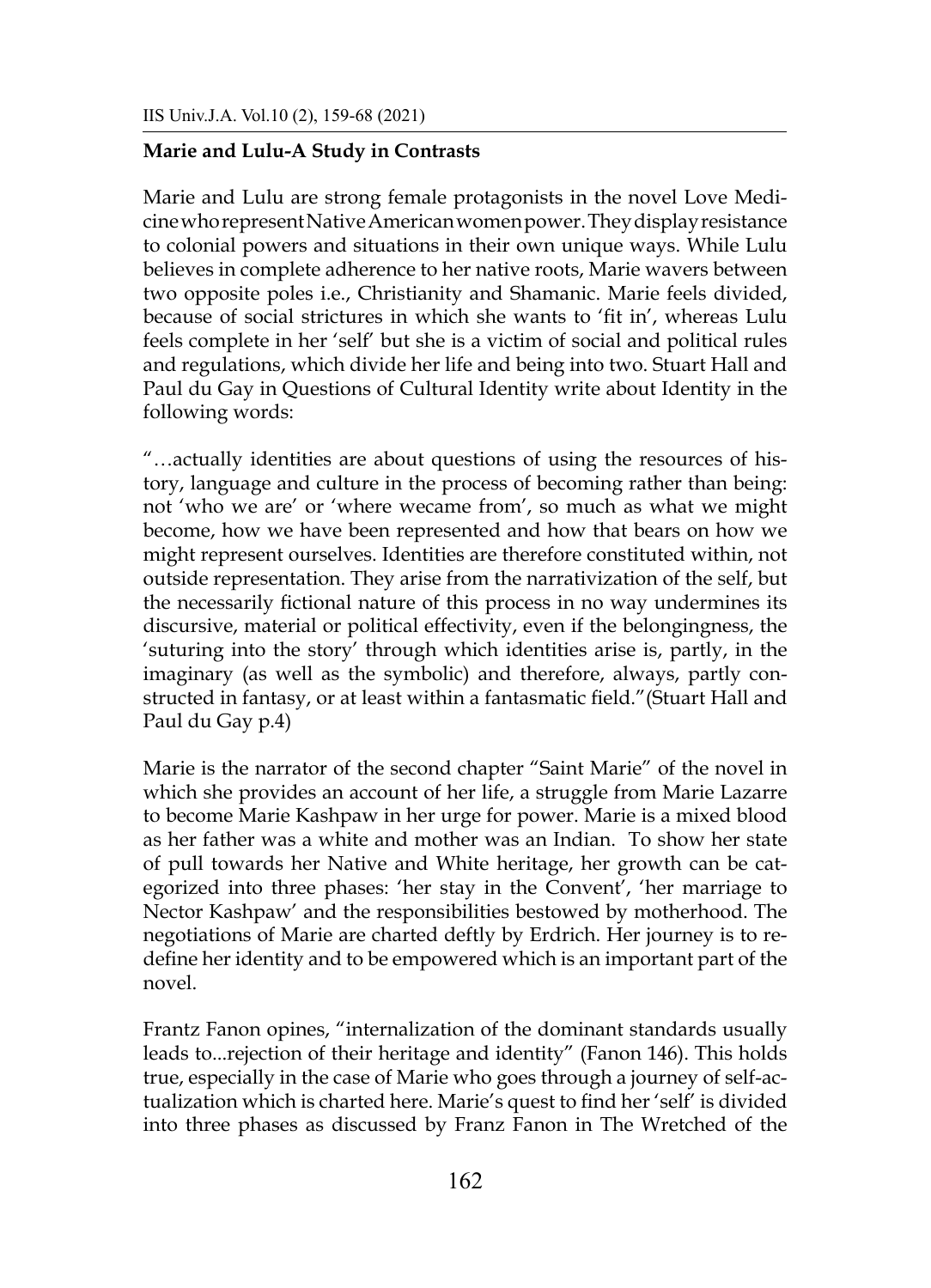Earth where first phase is of assimilation, second shows confusion and third describes conflict. On the other hand, Lulu's life only gets affected by the government's policies and conspiracies. She never gets divided because of society and treats love and life in native and raw form.

Lulu defines her own character by pronouncing these words: "And so when they tell you that I was heartless, a shameless man-chaser, don't ever forget this: I loved what I saw. And yes, it is true that I've done all the things they say. That's not what gets them. What aggravates them is I've never shed one solitary tear. I am not sorry. That's unnatural." (LM p.273)

In pre-colonial times, mental and spiritual strength of native women was celebrated and Lulu represents them. Lulu is more fixed, more fearless and more forceful than most of the characters in the novel. She lives her life on her own terms like a true tribal woman who never cares about any confabulations about her in the society and who cannot be chained to social stigmas. She is contended even in the ending days of her life where she says, "But the truth is I have no regrets" (LM 293). Complying with the ways of the world is never her inclination instead she is determined to raise a conflict with the white invaders.

Lulu represents conflict and she can be placed in stark contrast with Marie Lazarre. The nature of identity crisis, which Marie and Lulu suffer is variant where Marie struggles to achieve it through the religion of whites and later through native ways; Lulu vehemently rejects the ethos of euro-Americans and her 'self' gets deteriorated only by the expansion of white's empire. Lulu is not interested in their religion, culture and ideas of social relationships. She does not turn for 'sainthood' but imbibes courage and resistance from natural world and Native America community as she belongs to 'Pillager' tribe and appreciates her heritage.

Lulu is sure about voicing the collective Native American deep-rooted resentment against the US's policies which are aimed at the total erasure of Native America population from the map of America. Lulu defies the parameters of sexual relationships which were established by Europeans. The Native American tribes envisage sexuality as not associated with ideals of morality or societal pressures and Lulu is a perfect embodiment of the Native American feminine spirit. Lulu never believed in the concept of husband unlike Marie, she even denied wife's role and says, "I never wanted to admit the existence wives" (LM 288).

Lulu is the perfect embodiment of the woman described by Helene Cix-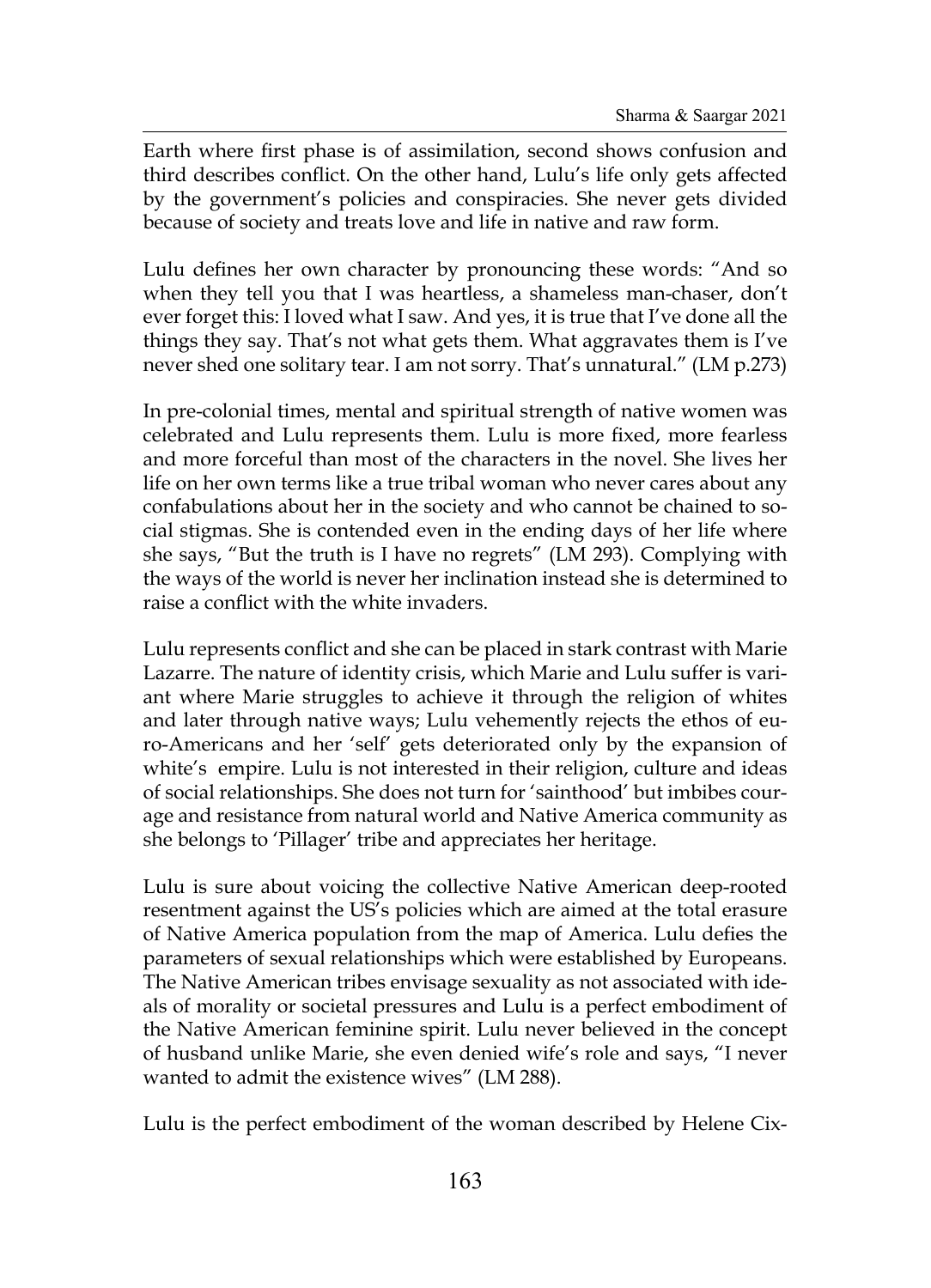ous as quoted in the text titled 'Literary Criticism'(Habib 2012: 257) where she encourages women to deliver the birth of a female language, which acknowledges its roots entrenched in the body: "Write yourself. Your body must be heard. Only then will the immense resources of the conscious spring forth. Our naphtha will spread, throughout the world, without dollars—black or gold—non assessed values that will change the rules of the old game. " ("LM," 284 in Habib 2012: 257) From the ages, the female body has been a field of repression by male-oriented dogmas, social structure, and even psychoanalysis. These ways of repression were not a way of life for the Native Americans, who believed in freedom of the spirit and the physical self. The manner in which Lulu is comfortable with her physical self and owns it to such an extent that one is forced to bring about the connection with the thought expressed by Cixous, who, "… regards woman's greater attunement to bodily needs and drives as potentially liberating." (Cixous in Habib 2012: 258) Lulu perfectly represents the idea, "there is… no general woman" and no "female sexuality" that might be "uniform, homogenous, classifiable into codes." ("LM," 280 in Habib 2012: 258) The concept of sexuality of native people is shown by Lulu, which is opposite to complex European sexual ethos. She defends her dark native ways and makes the world understand the difference between her native and white ways inthe following words:

"The Dark Continent is neither dark nor unexplorable.—It is still unexplored only because we've been made to believe that it was too dark to be explorable. And because they want to make us believe that what interests us is the white continent, with its monuments to Lack. And we believed. They riveted us between two horrifying myths: between the Medusa and the abyss. That would be enough to set half the world laughing, except that it's still going on. For the phallologocentric sublation is within us, and it's militant, regenerating the old patterns, anchored in the dogmas of castration. They haven't changed a thing: they've theorized their desire for reality! Let the priests tremble, we're going to show them our sexts!" (The Laugh of the Medusa, 884-885)

These lines describe Lulu's resistance to the white culture and its ideologies. She has a strong sense of belonging to her tribe and traditional ways. Like the mythical figure, Medusa she accepts her dark self and her bodily desires, which pulls her close to her native roots. She enjoys her amorous ways and so-called unethical engagements with various men. On the other hand, Marie, who is obsessed with the power of colonizer, makes many attempts to take away 'darkness' from her. She is the representation of a powerless European woman who emerged from strained colo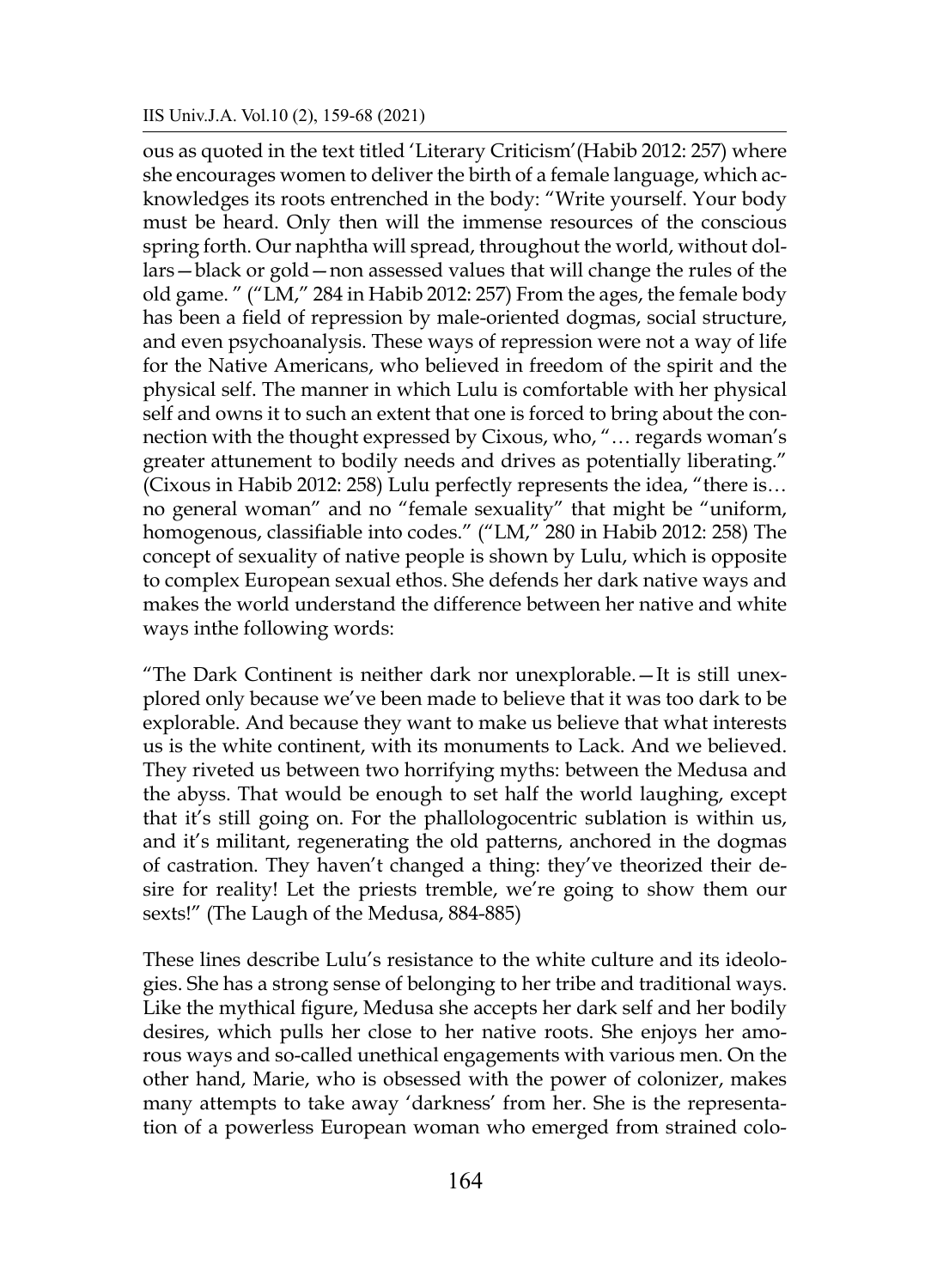nial thought. Before Europeans arrived with their patriarchal system, the women of various tribes possessed esteemed and equal roles, which got curbed with white intervention. She is the one to whom Helen Cixous appeals to come out of the guilt of being a woman and shun away her shame and accept her desires and body to make a place in this male-dominated society. Marie gains her sense of 'self' and marks her presence in her native as well as in the white world towards the end of novel. She acclaims her tribal identity and justifies her dark or Indian powers in the following words: "Here they arereturning, arriving over and again, because the unconscious is impregnable. They have wandered around in circles…but for a time only…Your continent is dark. Dark is dangerous." (The Laugh of the Medusa, 877-878)

### **Marie's trials with Catholicism**

Ever since she was a child, Marie has been struggling to establish her cultural roots as she was a mixed blood. She is not completely accepted on the reservation because she has a white father and her tribal identity is that of horse thieves, who are considered as "dirty and lowlife".( LM, p. 63) She doesn't have the thorough acceptance among the whites where she is looked down upon as a Native American. The first encounter of Marie with Nector shows her state of rejection of her roots and Nector's denial to accept her as Indian: "Lemme go, you damn Indian, she hisses. Her teeth are strong looking, large and white. You stink to hell!I have to laugh. She is just a skinny white girl from a family so low you cannot even think they are in the same class as Kashpaws". (LM, p. 59) Her journey is to redefine her identity and to be empowered. At a very tender age of fourteen, Marie initiates her course in search of an authentic identity through religion as Erdrich herself says that identity is "a religious question in the end" (The Progressive Interview p. 39) In her search, she embraces Christianity and enters Sacred Heart Convent to become a nun as she thinks, "I was that girl who thought the black hem of her garment would help me rise" (LM 45).

There is a sense of social status and purity attached to the convent and is considered to be the best place for a girl like her. No other place could attract Marie more than the convent where mere joining the lot gives her social respect, impression of supremacy and acceptability. In the words of Frantz Fanon, Sacred Heart Convent represents "the foreigner's Church. She does not call the native to God's ways but to the ways of the white man, of the master, of the oppressor. And as we know, in this matter many are called but few chosen" (Fanon, p.32). Marie has no such faith in God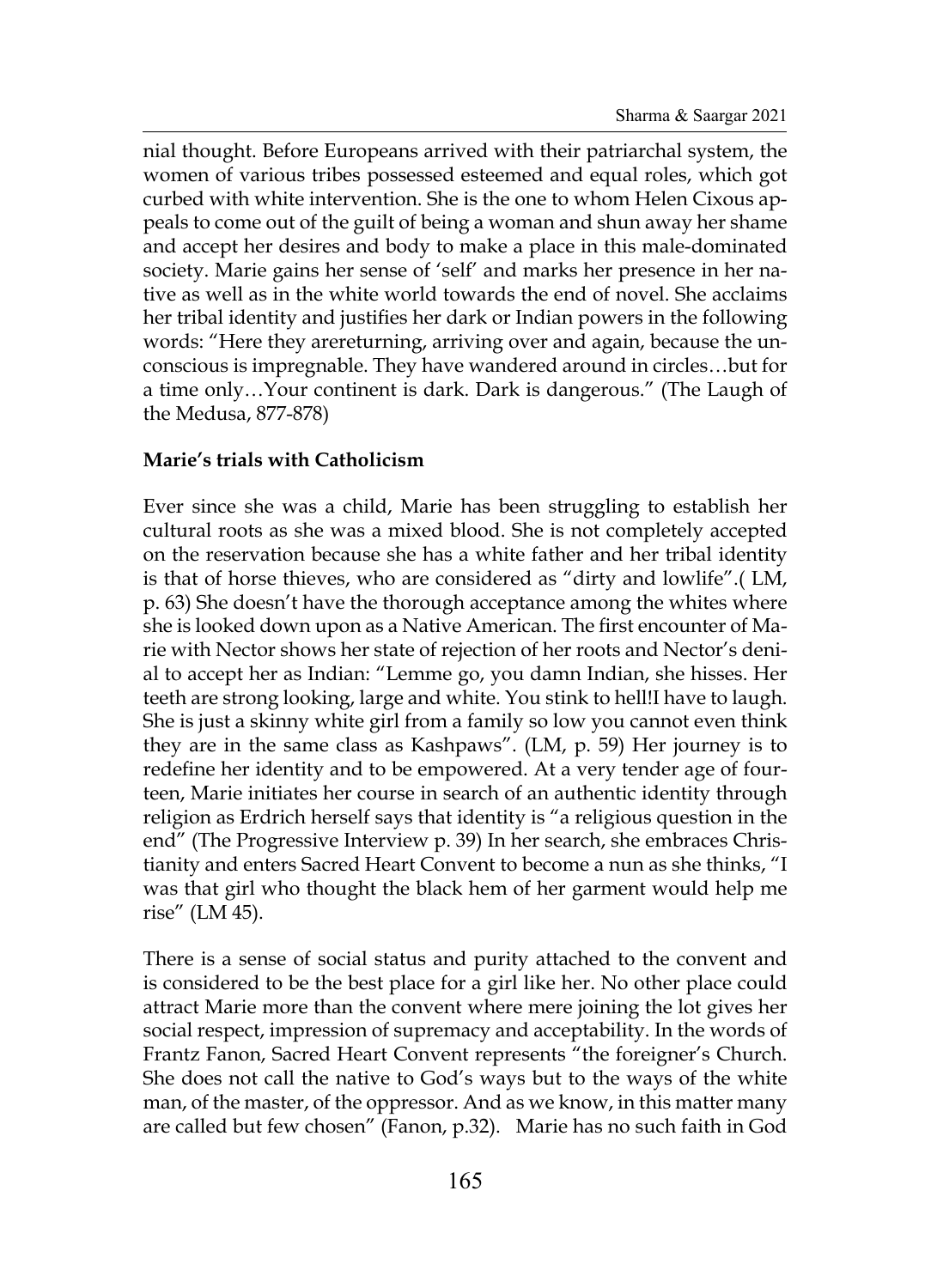IIS Univ.J.A. Vol.10 (2), 159-68 (2021)

but strives for white identity which she thinks is a symbol of power. Even the nuns in the convent do perceive her as an Indian, which also encourages her aspirations more to become the one among them. She says: "I was going up there to pray as good as they could. Because I don´t have that much Indian blood. And they never thought they´d have a girl from this reservation as a saint they´d have to kneel to" (LM, p.40).

At the Convent Marie is ill-treated at the hands of Sister Leopolda, who perceives Marie, nothing less than the devil owing to her heritage. Her maltreatment at the hands of Leopolda further pushes her in the middle of the dilemma between her affinities for Native American and Euro American Self. Earlier, she was infatuated by the image of a Christian saint but now the inside voice that was supposed to be of Dark one or Windigo has also disappeared. As Dark one symbolises her Indian heritage.

However, realizing the magnitude of the pain and the distress, which the life of a nun would entail, and the reality of white's religion, Marie takes a final tread out of white's religious place and undertakes her expedition to the previous tribal world. It is the search for an established identity that forces Marie to swing between one cultural and religious sphere to the other. She marries Nector Kashpaw, a man who belongs to a Native American tribe and enjoys much higher reverence and social status than others. Although, Marie seeks and loses power from beginning to end, she does not remain incompetent as the narrative exhibits her to be a powerful survivor.

Lulu and her firm faith in her religious beliefs and her sexuality:

In contrast with Marie is Lulu's character whose fixed roots in her native culture shapes her as a balanced, optimistic and strong woman whereas Marie's oscillating frame of mind records the journey of her life flooded with frustrations, breakdowns and disappointments. It is in the end that Marie attains a stage of comparative calm, something which Lulu enjoys throughout her life. Lulu's all-encompassing love and participation in nature in all its manifestations is reflected in what she says:

"No one ever understood my wild and secret ways. They used to say Lulu Lamartine was like a cat, loving no one, only purring to get what she wanted. But that's not true. I was in love with the whole world and that lived in its rainy arms. Sometimes I'd look out on my yard and green leaves would be glowing. I'd see the oil slick on the wing of grackle. I'd hear the wind rushing, rolling, like the far-off sound of waterfalls. Then I'd open my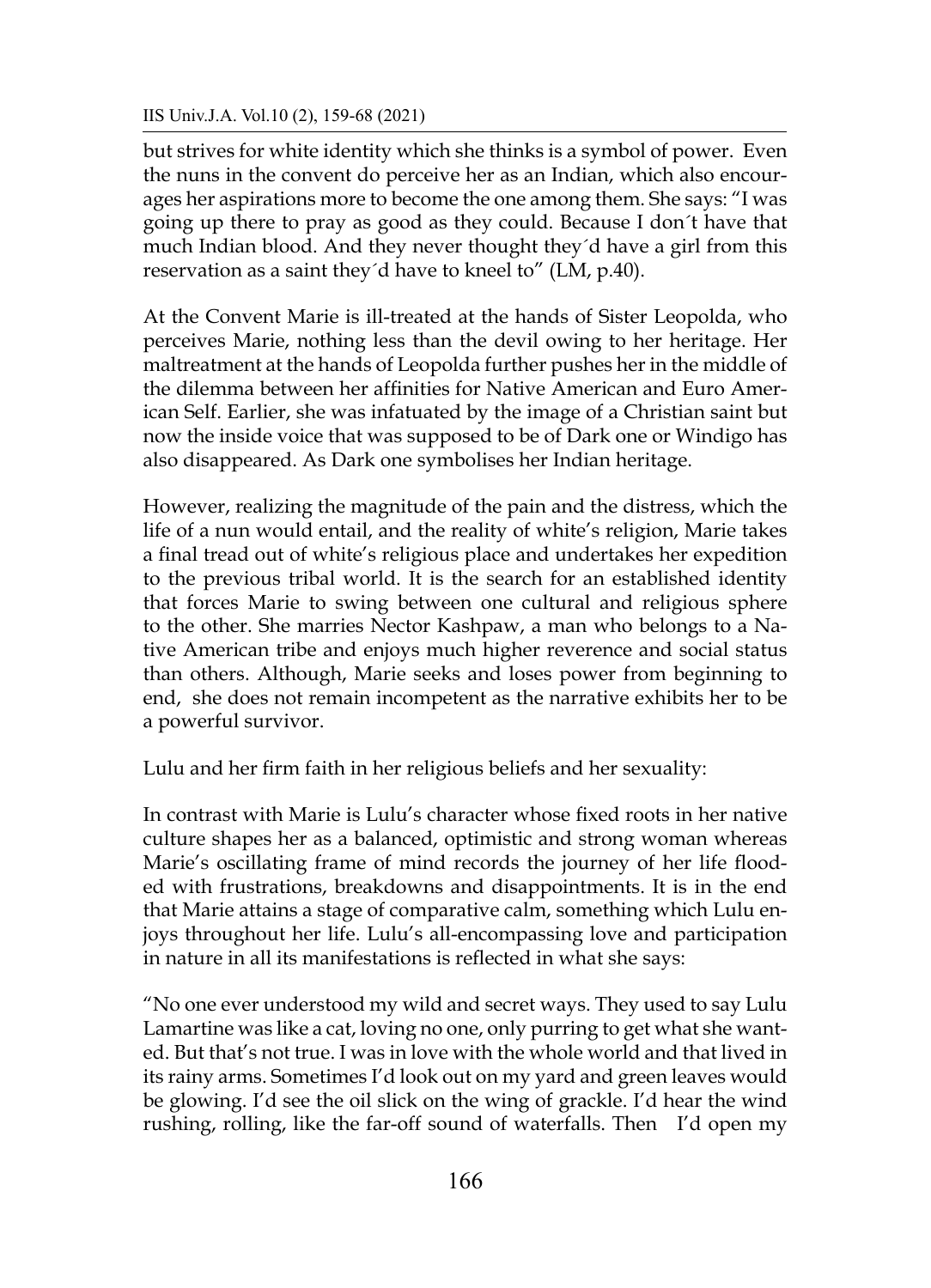mouth wide, ears wide, my heart, and I'd let everything inside". (LM 216)

Lulu defies the parameters of sexual relationships, which were established by the Europeans. The Native American tribes envisage sexuality as not associated with the deals of morality or societal pressures. Kathy Peiss, in the essay, Major Problems in the History of American Sexuality: Documents and Essays writes: "…native women were not as uninhibited as most whites thought. Europeans failed to realize that native Peoples did have rules regulating marriage and sexual intercourse, although the rules were sometimes quite different from their own." (Peiss 43) These lines justify Lulu's ways according to her tribal traditions, and her rejection of new regulations of sexuality gives her ultimate power to survive in the new white world.

### **Conclusion**

Louise Erdrich revives the gravity of native culture and traditions through her novels. The present paper explores two female characters from the novel Love Medicine to show the importance of tribal identity and to shun the fallacious impression of the whites. The effects of colonialism can be observed on the lives of the native people and their development in all the spheres of life. Both the characters i.e., Marie and Lulu, have been discussed in detail to showcase their identity crisis and their efforts to reconcile with native roots. If Marie oscillates between the two extremes, Lulu leads a settled life by choosing to adopt Native American ways and finds split in her native identity only after government policies for native people. Erdrich, in this novel presents the life of a pure native and mixedblood, reservation life and life outside it and the complexities involved in their lives after the arrival of Europeans. Conflicts that disturb the person from within and those the society created around them are summed up in the novel through both the characters. Being a Native American writer, Erdrich sees it as her responsibility to put forward Native American history and traditions for the generations to come and for the people who are in a state of confusion between two the opposite paradigms.

### **Works Cited**

Allen, Paula Gunn. *The Sacred Hoop: Recovering the Feminine in American Indian Traditions.* Beacon Press, 1992.